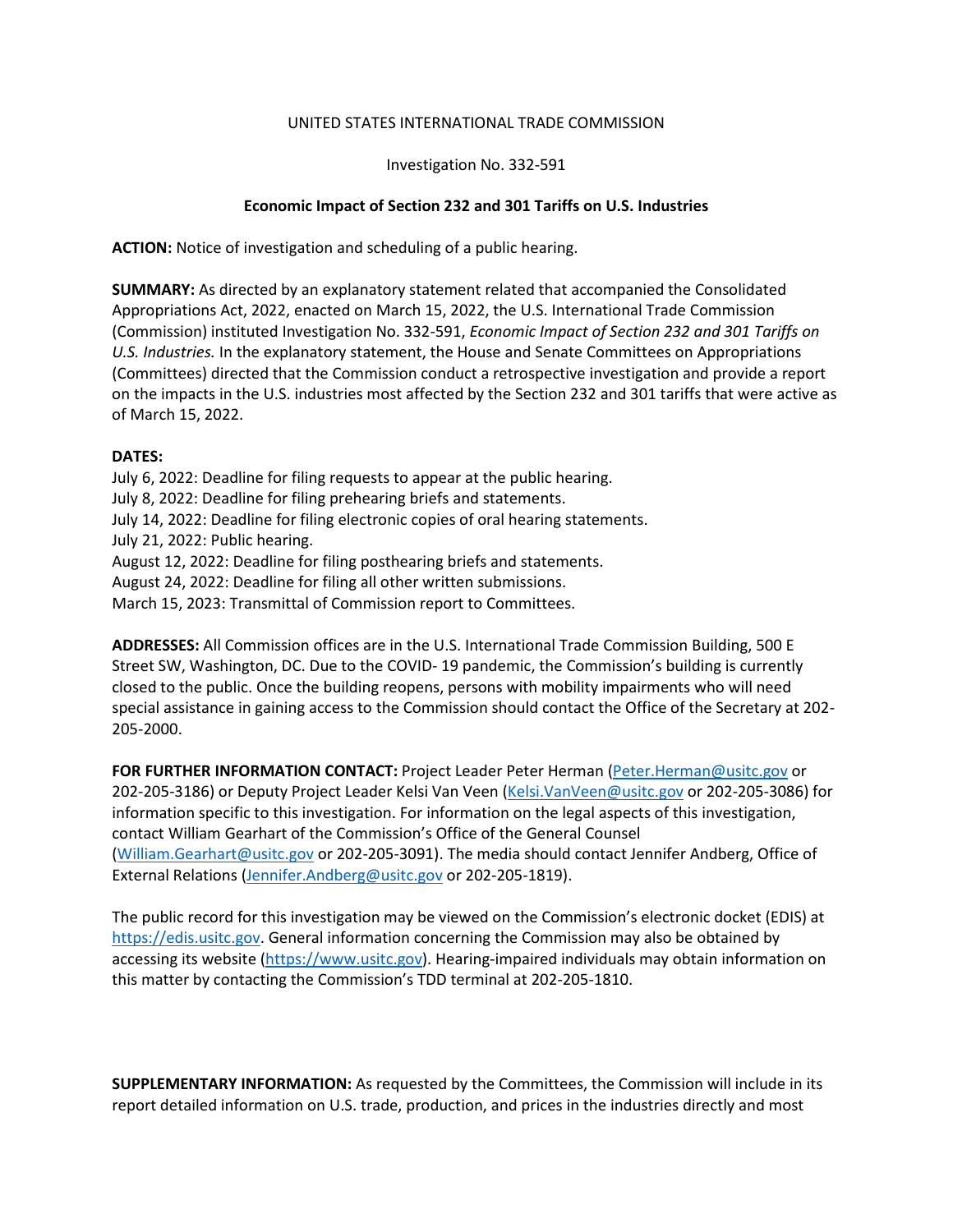affected by active tariffs under section 232 of the Trade Expansion Act of 1962 (19 U.S.C. 1862) and section 301 of the Trade Act of 1974 (19 U.S.C. 2232). The Commission has instituted the investigation under section 332(g) of the Tariff Act of 1930 (19 U.S.C. 1332(g)) to facilitate the receipt of public comments and for the purpose of including the Commission's report in an existing series of reports.

The tariffs covered in the report will be the additional tariffs on U.S. imports imposed under section 232 of the Trade Expansion Act of 1962 (19 U.S.C. 1862) and imposed under section 301 of the Trade Act of 1974 (19 U.S.C. 2411 et seq.) that were in effect as of March 15, 2022—as reflected in the 2022 Harmonized Tariff Schedule of the United States, Revision 2, USITC Pub. 5293. Additional information on the section 232 actions can be found under HTS numbers 9903.80.01 through 9903.81.80 and 9903.85.01 through 9903.85.44. Additional information on the section 301 actions can be found under HTS numbers 9903.88.01, 9903.88.02, 9903.88.03, 9903.88.04, and 9903.88.15.

The Committees requested that the Commission transmit its report no later than 12 months following the enactment of the Consolidated Appropriations Act. The Commission's report will be made available to the public.

*Public hearing*: A public hearing in connection with this investigation will be held beginning at 9:30 a.m. Eastern Time on Thursday July 21, 2022. Information about the place and form of the hearing, including about how to participate in and/or view the hearing, will be posted on the Commission's website at [\(https://usitc.gov/research\\_and\\_analysis/what\\_we\\_are\\_working\\_on.htm\)](https://usitc.gov/research_and_analysis/what_we_are_working_on.htm). Once on that webpage, scroll down to Investigation No. 332-591, *Economic Impact of Section 232 and 301 Tariffs on U.S. Industries,*  and click on the link to "Hearing Instructions." Interested parties should check the Commission's website periodically for updates.

Requests to appear at the public hearing should be filed with the Secretary to the Commission no later than 5:15 p.m., Wednesday, July 6, 2022, in accordance with the requirements in the "Written Submissions" section below. All prehearing briefs and statements should be filed not later than 5:15 p.m., Friday, July 8, 2022. To facilitate the hearing, including the preparation of an accurate written transcript of the hearing, oral testimony to be presented at the hearing must be submitted to the Commission electronically no later than noon on Thursday, July 14, 2022. All post-hearing briefs and statements should be filed no later than 5:15 p.m., Friday, August 12, 2022. Post-hearing briefs and statements should address matters raised at the hearing. For a description of the different types of written briefs and statements, see the "Definitions" section below.

In the event that, as of the close of business on July 6, 2022, no witnesses are scheduled to appear at the hearing, the hearing will be canceled. Any person interested in attending the hearing as an observer or nonparticipant should check the Commission website two paragraphs above for information concerning whether the hearing will be held.

*Written submissions*: In lieu of or in addition to participating in the hearing, interested parties are invited to file written submissions concerning this investigation. All written submissions should be addressed to the Secretary and should be received not later than 5:15 p.m., Wednesday, August 24, 2022. All written submissions must conform to the provisions of section 201.8 of the Commission's Rules of Practice and Procedure (19 CFR 201.8), as temporarily amended by [85 FR 15798](https://www.govinfo.gov/content/pkg/FR-2020-03-19/pdf/2020-05767.pdf) (March 19, 2020). Under that rule waiver, the Office of the Secretary will accept only electronic filings at this time. Filings must be made through the Commission's Electronic Document Information System (EDIS, [https://edis.usitc.gov\)](https://edis.usitc.gov/). No inperson paper-based filings or paper copies of any electronic filings will be accepted until further notice.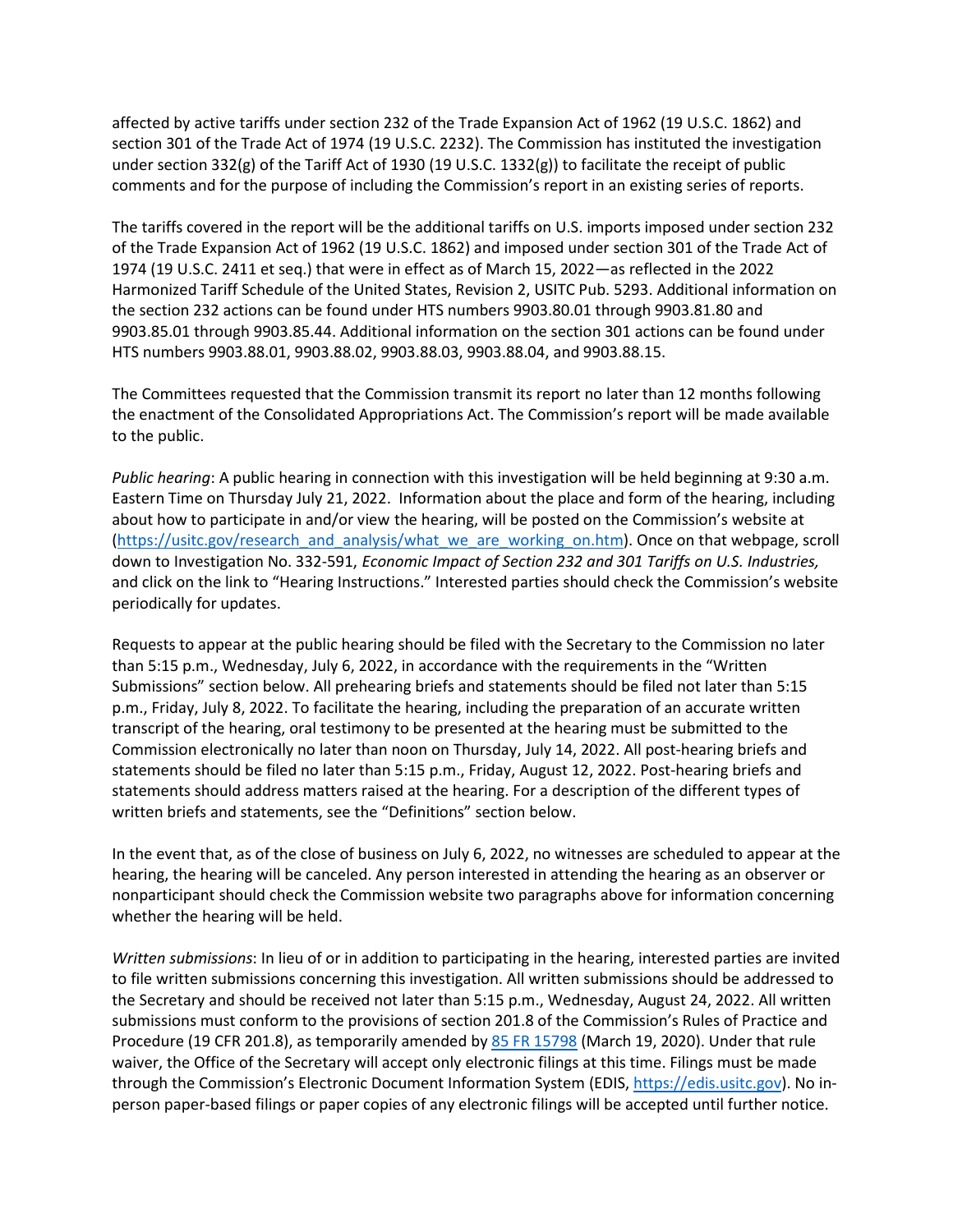Persons with questions regarding electronic filing should contact the Office of the Secretary, Docket Services Division (202-205-1802), or consult the Commission's Handbook on Filing Procedures.

*Definitions of types of documents that may be filed; requirements*: In addition to requests to appear at the hearing, this notice provides for the possible filing of four types of documents: prehearing briefs, oral hearing statements, post-hearing briefs, and other written submissions.

*(1) Prehearing briefs* refers to written materials relevant to the investigation and submitted in advance of the hearing, and includes written views on matters that are the subject of the investigation, supporting materials, and any other written materials that you consider will help the Commission in understanding your views. You should file a prehearing brief particularly if you plan to testify at the hearing on behalf of an industry group, company, or other organization, and wish to provide detailed views or information that will support or supplement your testimony.

(2) *Oral hearing statements (testimony)* refers to the actual oral statement that you intend to present at the public hearing. Do not include any confidential business information in that statement. If you plan to testify, you must file a copy of your oral statement by the date specified in this notice. This statement will allow Commissioners to understand your position in advance of the hearing and will also assist the court reporter in preparing an accurate transcript of the hearing (e.g., names spelled correctly).

(3) *Post-hearing briefs* refers to submissions filed after the hearing by persons who appeared at the hearing. Such briefs: (a) should be limited to matters that arose during the hearing, (b) should respond to any Commissioner and staff questions addressed to you at the hearing, (c) should clarify, amplify, or correct any statements you made at the hearing, and (d) may, at your option, address or rebut statements made by other participants in the hearing.

(4) *Other written submissions* refers to any other written submissions that interested persons wish to make, regardless of whether they appeared at the hearing, and may include new information or updates of information previously provided.

In accordance with the provisions of section 201.8 of the Commission's Rules of Practice and Procedure (19 CFR 201.8) the document must identify on its cover (1) the investigation number and title and the type of document filed (i.e., prehearing brief, oral statement of (name), posthearing brief, or written submission), (2) the name and signature of the person filing it, (3) the name of the organization that the submission is filed on behalf of, and (4) whether it contains confidential business information (CBI). If it contains CBI, it must comply with the marking and other requirements set out below in this notice relating to CBI. Submitters of written documents (other than oral hearing statements) are encouraged to include a short summary of their position or interest at the beginning of the document, and a table of contents when the document addresses multiple issues.

*Confidential business information*: Any submissions that contain confidential business information must also conform to the requirements of section 201.6 of the Commission's Rules of Practice and Procedure (19 CFR 201.6). Section 201.6 of the rules requires that the cover of the document and the individual pages be clearly marked as to whether they are the "confidential" or "non-confidential" version, and that the confidential business information is clearly identified by means of brackets. All written submissions, except for confidential business information, will be made available for inspection by interested parties.